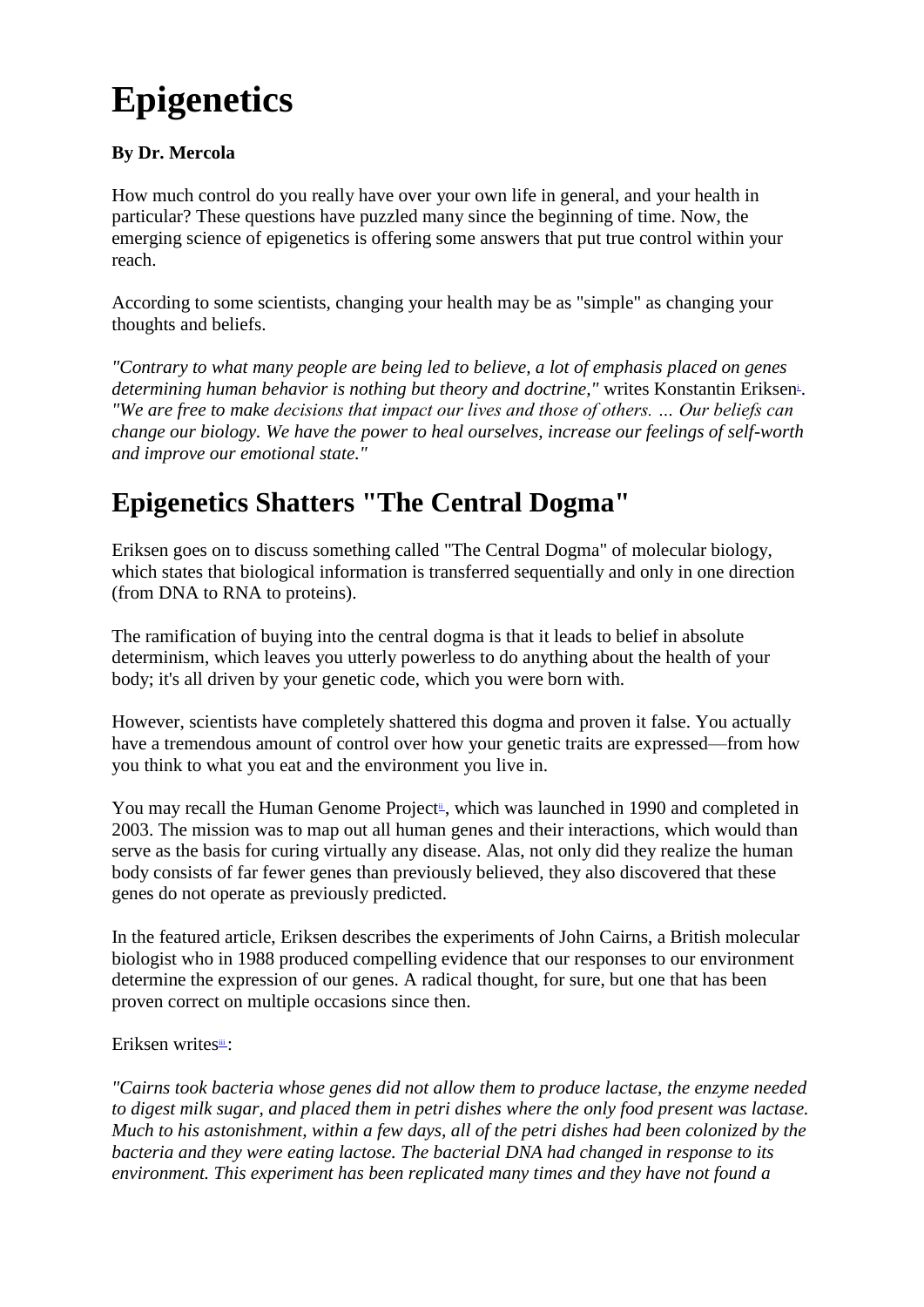*better explanation than this obvious fact – that even primitive organisms can evolve consciously.*

*So, information flows in both directions, from DNA to proteins and from proteins to DNA, contradicting the "central dogma." Genes can be activated and de-activated by signals from the environment. The consciousness of the cell is inside the cell's membrane. Each and every cell in our bodies has a type of consciousness. Genes change their expression depending on what is happening outside our cells and even outside our bodies."*

### **Your Emotions Regulate Your Genetic Expression**

As if genes changing expression in response to environmental factors such as nutrients wasn't enough, other researchers have demonstrated that this "environment" that your genes respond to also includes your conscious thoughts, emotions, and unconscious beliefs. Cellular biologist Bruce Lipton, PhD., is one of the leading authorities on how emotions can regulate genetic expression, which are explained in-depth in his excellent books *The Biology of Belief*, and *Spontaneous Evolution*.

Science has indeed taken us far beyond Newtonian physics, which says you live in a mechanical universe. According to this belief, your body is just a biological machine, so by modifying the parts of the machine, you can modify your health. Also, as a biological machine, your body is thought to respond to physical "things" like the active chemicals in drugs, and by adjusting the drugs that modify your machinery, doctors can modify and control health. However, with the advent of quantum physics, scientists have realized the flaws in Newtonian physics, as quantum physics shows us that the invisible, immaterial realm is actually far more important than the material realm. In fact, your thoughts may shape your environment far more than physical matter!

According to Dr. Lipton, the true secret to life does not lie within your DNA, but rather within the mechanisms of your cell membrane.

Each cell membrane has receptors that pick up various environmental signals, and this mechanism controls the "reading" of the genes inside your cells. Your cells can choose to read or not read the genetic blueprint depending on the signals being received from the environment. So having a "cancer program" in your DNA does not automatically mean you're destined to get cancer. Far from it. This genetic information does not ever have to be expressed...

What this all means is that you are not controlled by your genetic makeup. Instead, your genetic readout (which genes are turned "on" and which are turned "off") is primarily determined by your thoughts, attitudes, and perceptions!

The major problem with believing the myth that your genes control your life is that you become a victim of your heredity. Since you can't change your genes, it essentially means that your life is predetermined, and therefore you have very little control over your health. With any luck, modern medicine will find the gene responsible and be able to alter it, or devise some other form of drug to modify your body's chemistry, but aside from that, you're out of luck… The new science, however, reveals that *your perceptions control your biology*, and this places you in the driver's seat, because if you can change your perceptions, you can shape and direct your own genetic readout.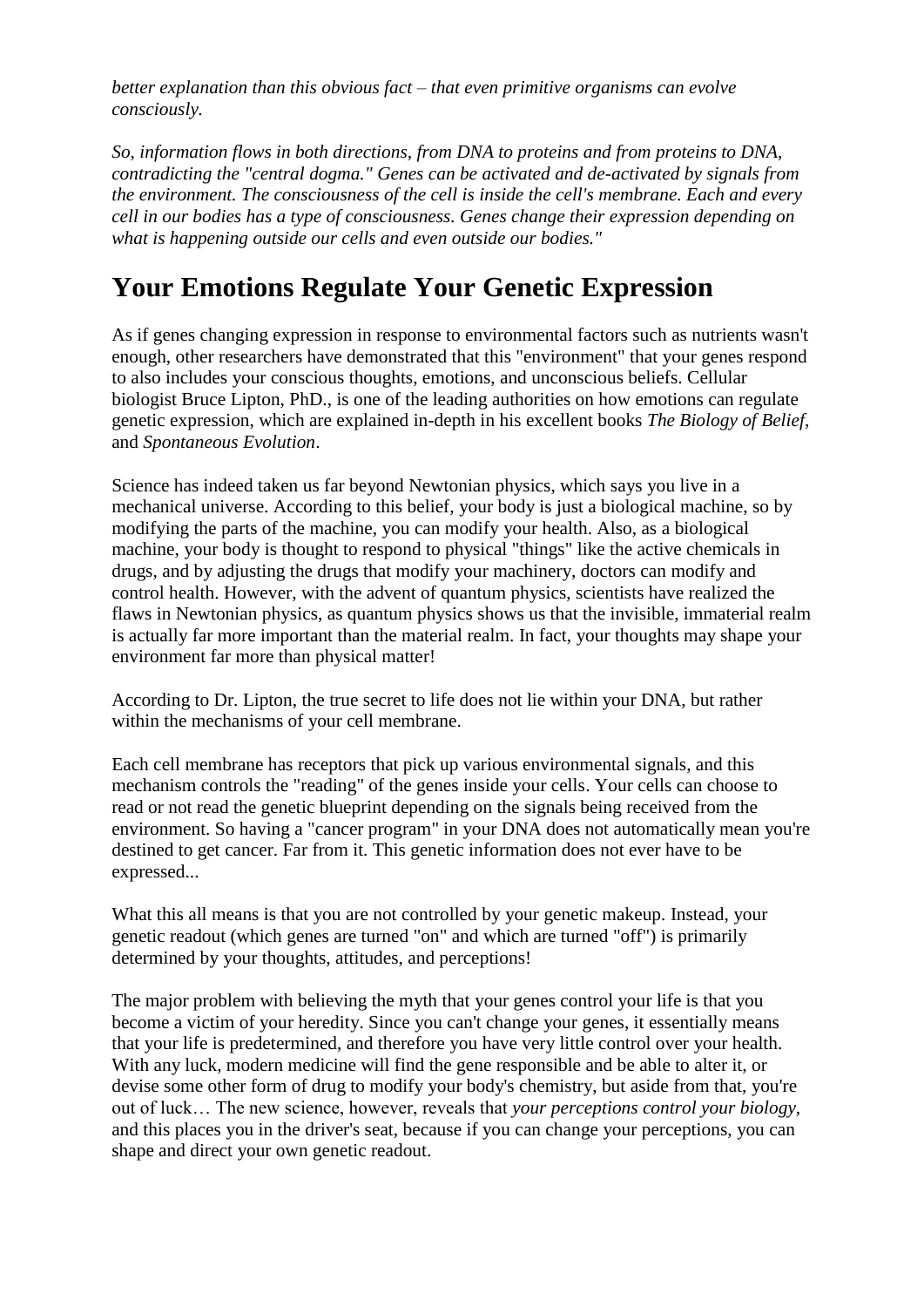This new science also reveals that you are in fact an extension of your environment, which includes everything from your thoughts and belief systems, to toxic exposures and exposure to sunlight, exercise, and, of course, everything you choose to put onto and into your body. As Dr. Lipton is fond of saying, the new biology moves you out of victimhood and into Mastery—mastery over your own health.

It is a supreme confirmation of my favorite saying, "You Can Take Control of Your Health."

# **How Nutrition Alters Genetic Expression**

Two years ago, a study performed by the Linus Pauling Institute at Oregon State University was showcased at the annual Experimental Biology convention. The study demonstrated how "histone modifications" can impact the expression of many degenerative diseases, ranging from cancer and heart disease to biopolar disorder and even aging itself. According to Rod Dashwood, a professor of environmental and molecular toxicology and head of LPI's Cancer Chemoprotection Program, as quoted in a press release<sup>iv</sup>[:](http://articles.mercola.com/sites/articles/archive/2012/04/11/epigenetic-vs-determinism.aspx#_edn4)

*"We believe that many diseases that have aberrant gene expression at their root can be linked to how DNA is packaged, and the actions of enzymes such as histone deacetylases, or HDACs. As recently as 10 years ago we knew almost nothing about HDAC dysregulation in cancer or other diseases, but it's now one of the most promising areas of health-related research."*

In a nutshell, we all have tumor suppressor genes, and these genes are capable of stopping cancer cells in their tracks. These genes are present in every cell in your body, but so are proteins called "histones." As Dr. Jean-Pierre Issa at the M.D. Anderson Cancer Center explains<sup>\*</sup>[,](http://articles.mercola.com/sites/articles/archive/2012/04/11/epigenetic-vs-determinism.aspx#_edn5) histones can "hug" DNA so tightly that it becomes "hidden from view for the cell." If a tumor suppressor gene is hidden, it cannot be utilized, and in this way too much histone will "turn off" these cancer suppressors, and allow cancer cells to proliferate.

Now here's where epigenetics comes in … certain foods, such as [broccoli](http://articles.mercola.com/sites/articles/archive/2008/07/22/how-broccoli-fights-cancer.aspx) and other cruciferous vegetables, garlic, and onions contain substances that act as histone inhibitors, which essentially block the histone, allowing your tumor suppressor genes to activate and fight cancer. By regularly consuming these foods, you are naturally supporting your body's ability to fight tumors.

Certain alternative oncologists also tap directly into the epigenetic mechanism, such as [Dr.](http://articles.mercola.com/sites/articles/archive/2011/04/23/dr-nicholas-gonzalez-on-alternative-cancer-treatments.aspx)  [Nicholas Gonzalez,](http://articles.mercola.com/sites/articles/archive/2011/04/23/dr-nicholas-gonzalez-on-alternative-cancer-treatments.aspx) who uses a three-pronged approach to cancer based primarily on nutrition and detoxification, and [Dr. Stanislaw Burzynski,](http://articles.mercola.com/sites/articles/archive/2011/06/11/burzynski-the-movie.aspx) who treats cancer with a gene-targeted approach. His treatment uses non-toxic peptides and amino acids, known as antineoplastons, which act as genetic switches that turn your tumor suppressor genes "on."

# **A Healthy Lifestyle Supports Healthy Genetic Expression**

So the good news is that *you are in control of your genes* … You can alter them on a regular basis, depending on the foods you eat, the air you breathe, and the thoughts you think. It's your environment and lifestyle that dictates your tendency to express disease, and this new realization is set to make major waves in the future of disease prevention -- including one day educating people on how to fight disease at the epigenetic level. When a disease occurs, the solution, according to epigenetic therapy, is simply to "remind" your affected cells (change